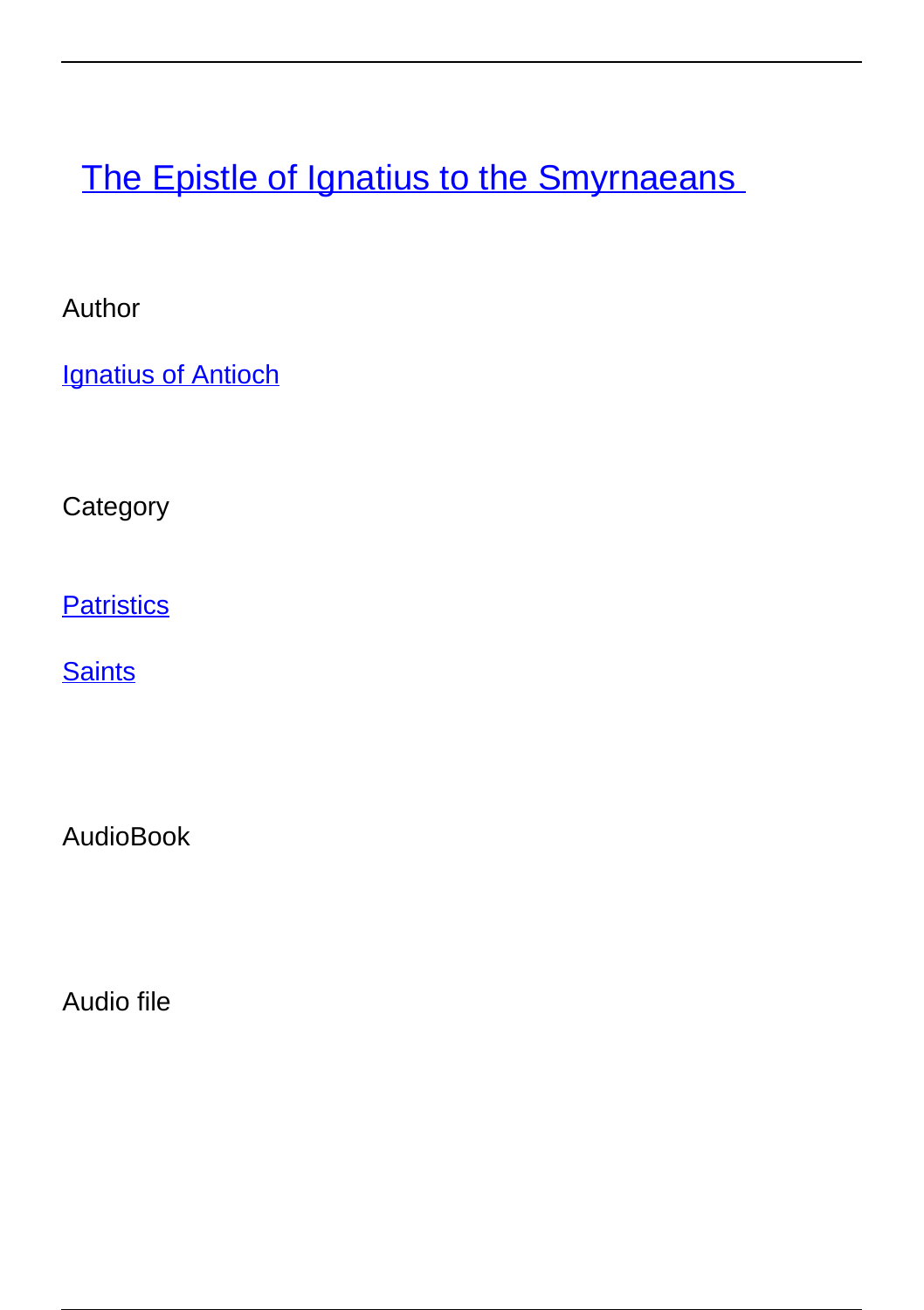

**[Word](/print/word_docx/node/651)** 

#### **INTRODUCTION**

Ignatius, who is also called Theophorus, to the Church of God the Father, and of the beloved Jesus Christ, which has through mercy obtained every kind of gift, which is filled with faith and love, and is deficient in no gift, most worthy of God, and adorned with holiness: the Church which is at Smyrna, in Asia, wishes abundance of happiness, through the immaculate Spirit and word of God.

#### **CHAPTER I - THANKS TO GOD FOR YOUR FAITH**

I glorify God, even Jesus Christ, who has given you such wisdom. For I have observed that you are perfected in an immoveable faith, as if you were nailed to the cross of our Lord Jesus Christ, both in the flesh and in the spirit, and are established in love through the blood of Christ, being fully persuaded with respect to our Lord, that He was truly of the seed of David according to the flesh, and the Son of God according to the will and power of God; that He was truly born of a virgin, was baptized by John, in order that all righteousness might be fulfilled by Him; and was truly, under Pontius Pilate and Herod the tetrarch, nailed [to the cross] for us in His flesh. Of this fruit we are by His divinely-blessed passion, that He might set up a standard for all ages, through His resurrection, to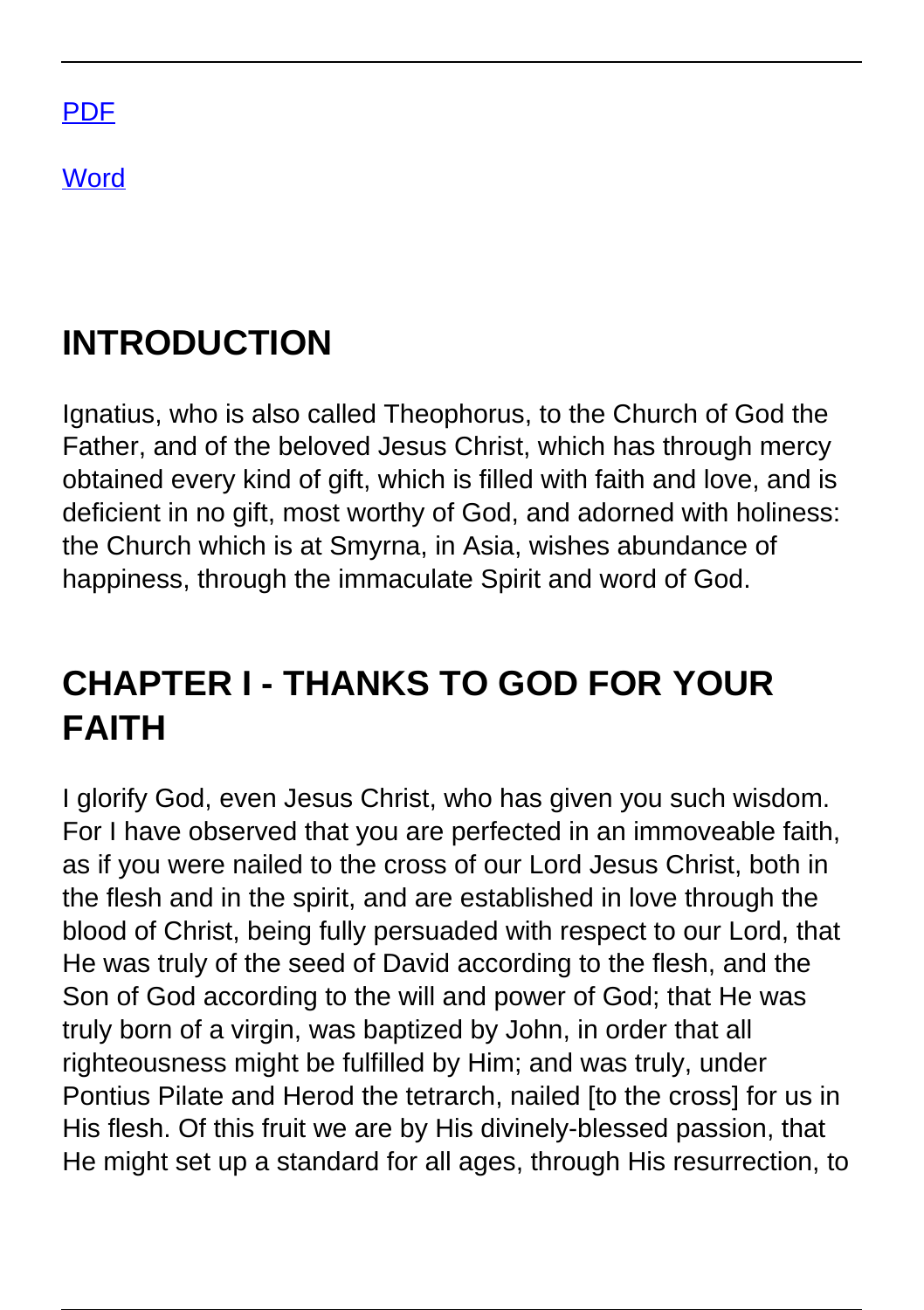all His holy and faithful [followers], whether among Jews or Gentiles, in the one body of His Church.

# **CHAPTER II - CHRIST'S TRUE PASSION**

Now, He suffered all these things for our sakes, that we might be saved. And He suffered truly, even as also He truly raised up Himself, not, as certain unbelievers maintain, that He only seemed to suffer, as they themselves only seem to be [Christians]. And as they believe, so shall it happen unto them, when they shall be divested of their bodies, and be mere evil spirits.

# **CHAPTER III - CHRIST WAS POSSESSED OF A BODY AFTER HIS RESURRECTION**

For I know that after His resurrection also He was still possessed of flesh, and I believe that He is so now. When, for instance, He came to those who were with Peter, He said to them, "Lay hold, handle Me, and see that I am not an incorporeal spirit." And immediately they touched Him, and believed, being convinced both by His flesh and spirit. For this cause also they despised death, and were found its conquerors. And after his resurrection He did eat and drink with them, as being possessed of flesh, although spiritually He was united to the Father.

#### **CHAPTER IV - BEWARE OF THESE HERETICS**

I give you these instructions, beloved, assured that you also hold the same opinions [as I do]. But I guard you beforehand from those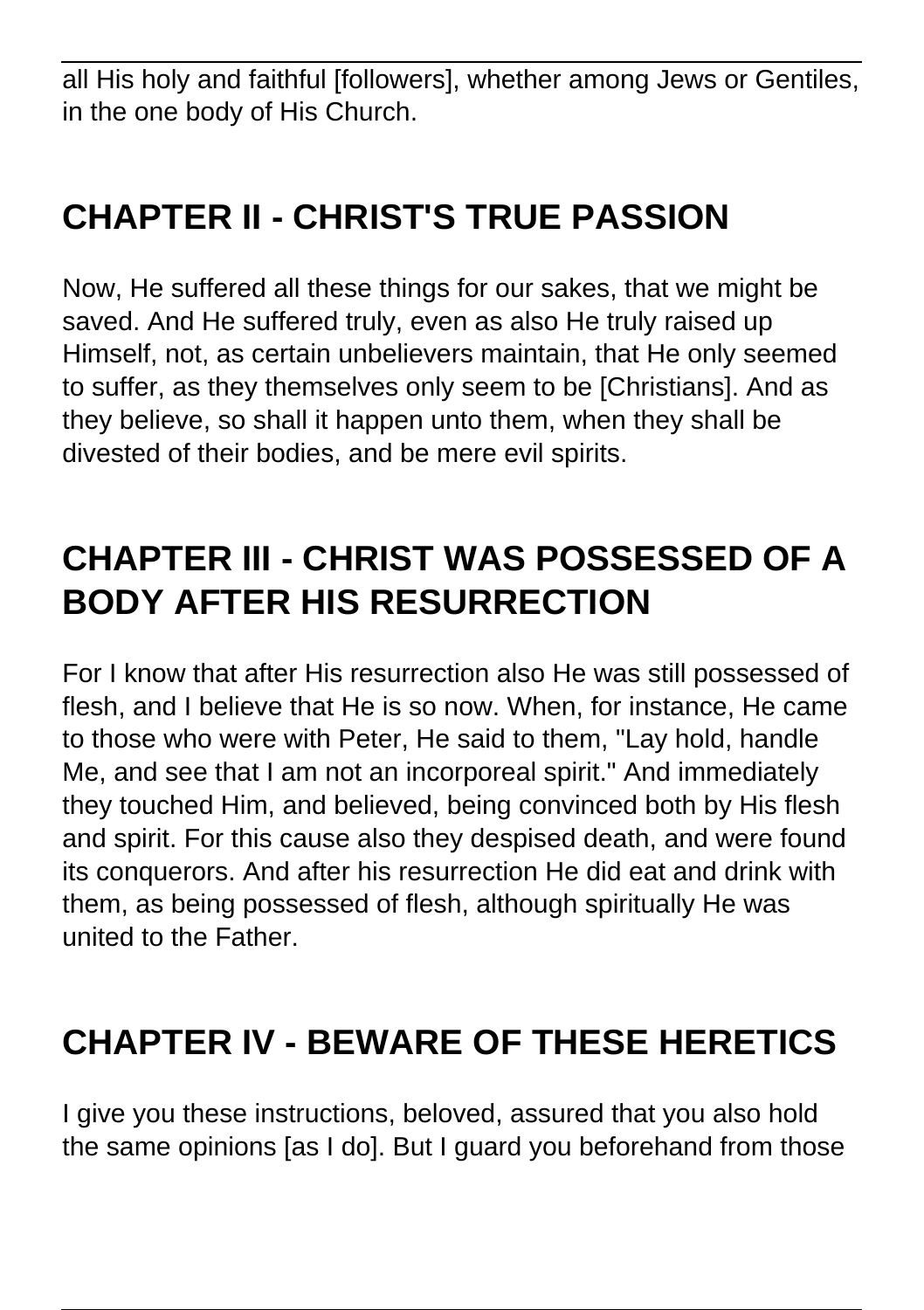beasts in the shape of men, whom you must not only not receive, but, if it be possible, not even meet with; only you must pray to God for them, if by any means they may be brought to repentance, which, however, will be very difficult. Yet Jesus Christ, who is our true life, has the power of [effecting] this. But if these things were done by our Lord only in appearance, then am I also only in appearance bound. And why have I also surrendered myself to death, to fire, to the sword, to the wild beasts? But,[in fact,] he who is near to the sword is near to God; he that is among the wild beasts is in company with God; provided only he be so m the name of Jesus Christ. I undergo all these things that I may suffer together with Him, He who became a perfect man inwardly strengthening me.

# **CHAPTER V - THEIR DANGEROUS ERRORS**

Some ignorantly deny Him, or rather have been denied by Him, being the advocates of death rather than of the truth. These persons neither have the prophets persuaded, nor the law of Moses, nor the Gospel even to this day, nor the sufferings we have individually endured. For they think also the same thing regarding us. For what does any one profit me, if he commends me, but blasphemes my Lord, not confessing that He was[truly] possessed of a body? But he who does not acknowledge this, has in fact altogether denied Him, being enveloped in death. I have not, however, thought good to write the names of such persons, inasmuch as they are unbelievers. Yea, far be it from me to make any mention of them, until they repent and return to[a true belief in] Christ's passion, which is our resurrection.

### **CHAPTER VI - UNBELIEVERS IN THE BLOOD OF CHRIST SHALL BE CONDEMNED**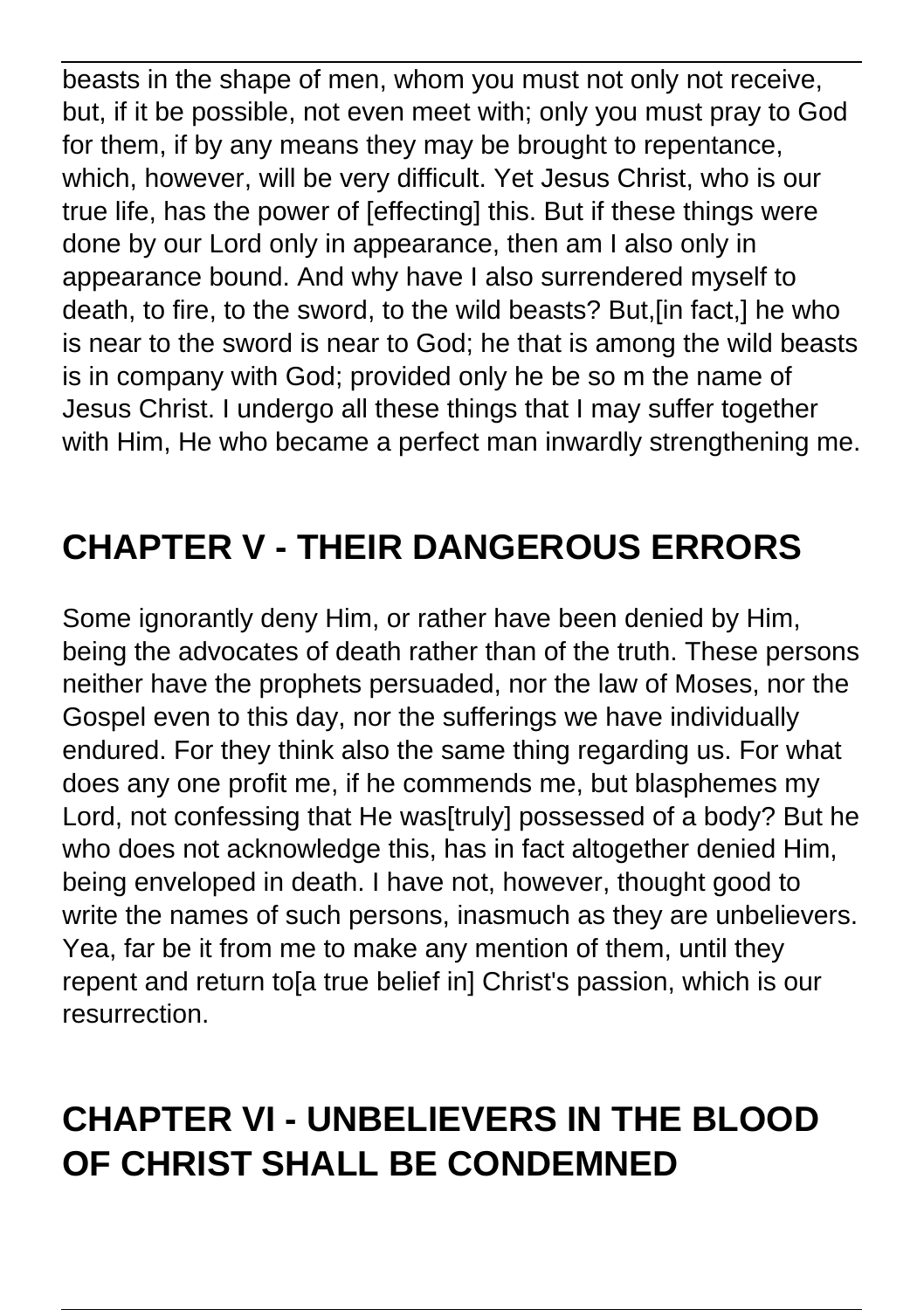Let no man deceive himself. Both the things which are in heaven, and the glorious angels, and rulers, both visible and invisible, if they believe not in the blood of Christ, shall, in consequence, incur condemnation. "He that is able to receive it, let him receive it." Let not[high] place puff any one up: for that which is worth all is a faith and love, to which nothing is to be preferred. But consider those who are of a different opinion with respect to the grace of Christ which has come unto us, how opposed they are to the will of God. They have no regard for love; no care for the widow, or the orphan, or the oppressed; of the bond, or of the free; of the hungry, or of the thirsty.

### **CHAPTER VII - LET US STAND ALOOF FROM SUCH HERETICS**

They abstain from the Eucharist and from prayer, because they confess not the Eucharist to be the flesh of our Saviour Jesus Christ, which suffered for our sins, and which the Father, of His goodness, raised up again. Those, therefore, who speak against this gift of God, incur death in the midst of their disputes. But it were better for them to treat it with respect, that they also might rise again. It is fitting, therefore, that you should keep aloof from such persons, and not to speak of them either in private or in public, but to give heed to the prophets, and above all, to the Gospel, in which the passion[of Christ] has been revealed to us, and the resurrection has been fully proved. But avoid all divisions, as the beginning of evils.

### **CHAPTER VIII - LET NOTHING BE DONE WITHOUT THE BISHOP**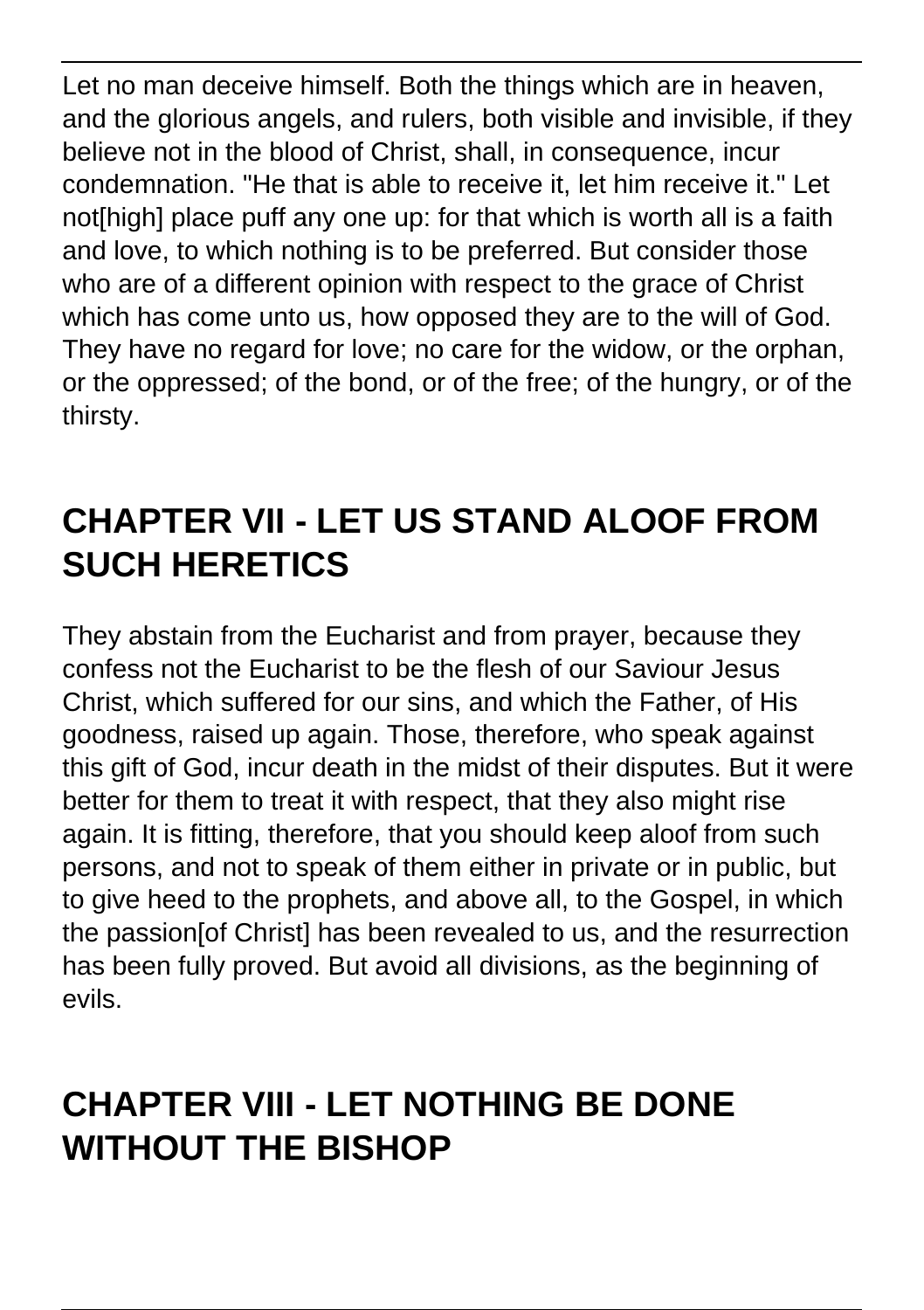See that you all follow the bishop, even as Jesus Christ does the Father, and the presbytery as you would the apostles; and reverence the deacons, as being the institution of God. Let no man do anything connected with the Church without the bishop. Let that be deemed a proper Eucharist, which is[administered] either by the bishop, or by one to whom he has entrusted it. Wherever the bishop shall appear, there let the multitude[of the people] also be; even as, wherever Jesus Christ is, there is the Catholic Church. It is not lawful without the bishop either to baptize or to celebrate a lovefeast; but whatsoever he shall approve of, that is also pleasing to God, so that everything that is done may be secure and valid.

# **CHAPTER IX - HONOR THE BISHOP**

Moreover, it is in accordance with reason that we should return to soberness [of conduct], and, while yet we have opportunity, exercise repentance towards God. It is well to reverence both God and the bishop. He who honors the bishop has been honored by God; he who does anything without the knowledge of the bishop, does in realityl serve the devil. Let all things, then, abound to you through grace, for you are worthy. You have refreshed me in all things, and Jesus Christ[shall refresh] you. You have loved me when absent as well as when present. May God recompense you, for whose sake, while you endure all things, you shall attain unto Him.

### **CHAPTER X - ACKNOWLEDGMENT OF THEIR KINDNESS**

You have done well in receiving Philo and Rheus Agathopus as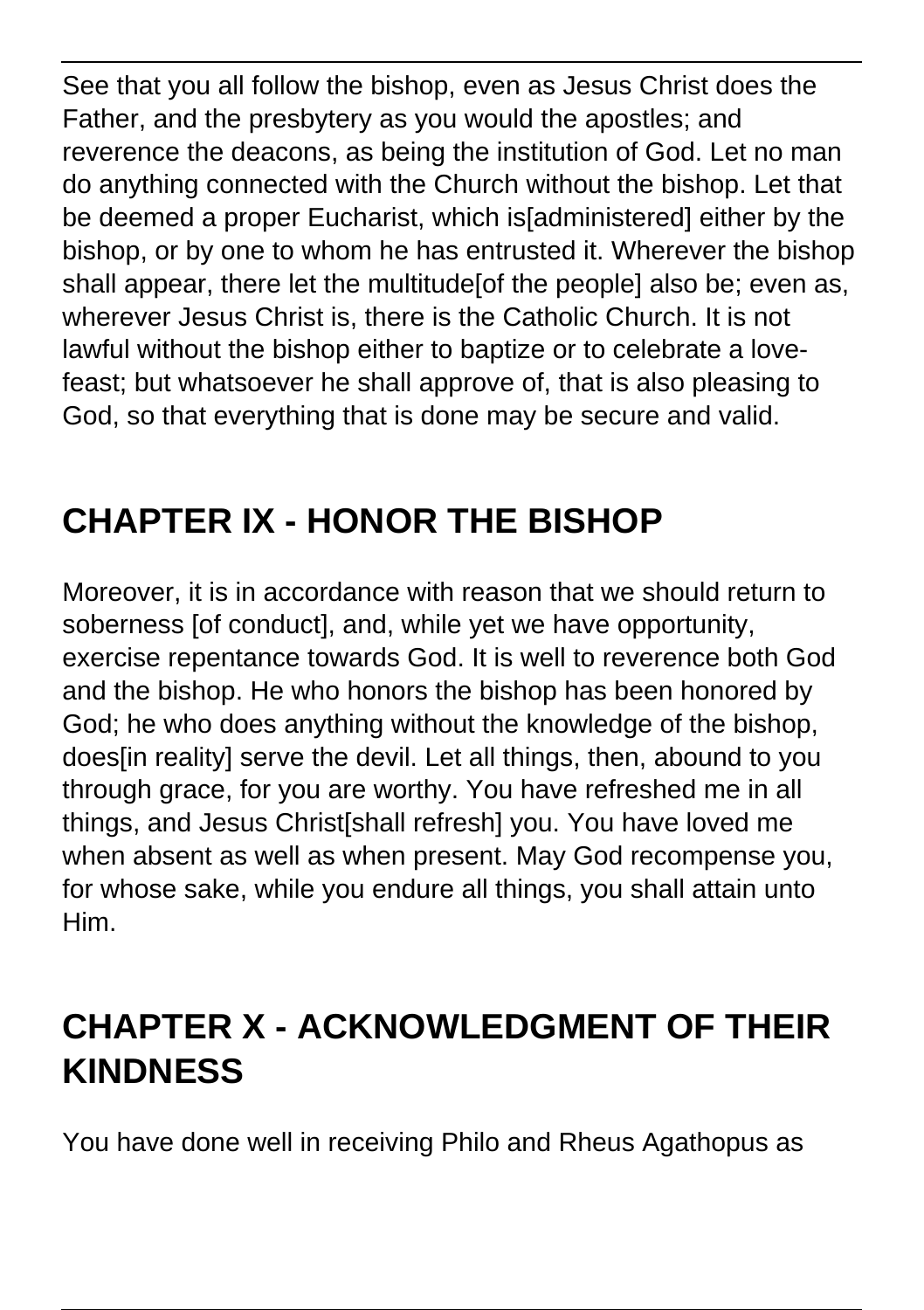servants of Christ our God, who have followed me for the sake of God, and who give thanks to the Lord in your behalf, because you have in every way refreshed them. None of these things shall be lost to you. May my spirit be for you, and my bonds, which you have not despised or been ashamed of; nor shall Jesus Christ, our perfect hope, be ashamed of you.

### **CHAPTER XI - REQUEST TO THEM TO SEND A MESSENGER TO ANTIOCH**

Your prayer has reached to the Church which is at Antioch in Syria. Coming from that place bound with chains, most acceptable to God, I salute all; I who am not worthy to be styled from thence, inasmuch as I am the least of them. Nevertheless, according to the will of God, I have been thought worthy[of this honour], not that I have any sense[of having deserved it], but by the grace of God, which I wish may be perfectly given to me, that through your prayers I may attain to God. In order, therefore, that your work may be complete both on earth and in heaven, it is fitting that, for the honor of God, your Church should elect some worthy delegate; so that he, journeying into Syria, may congratulate them that they are[now] at peace, and are restored to their proper greatness, and that their proper constitution has been re-established among them. It seems then to me a becoming thing, that you should send some one of your number with an epistle, so that, in company with them, he may rejoice over the tranquility which, according to the will of God, they have obtained, and because that, through your prayers, they have now reached the harbor. As persons who are perfect, you should also aim at those things which are perfect. For when you desire to do well, God is also ready to assist you.